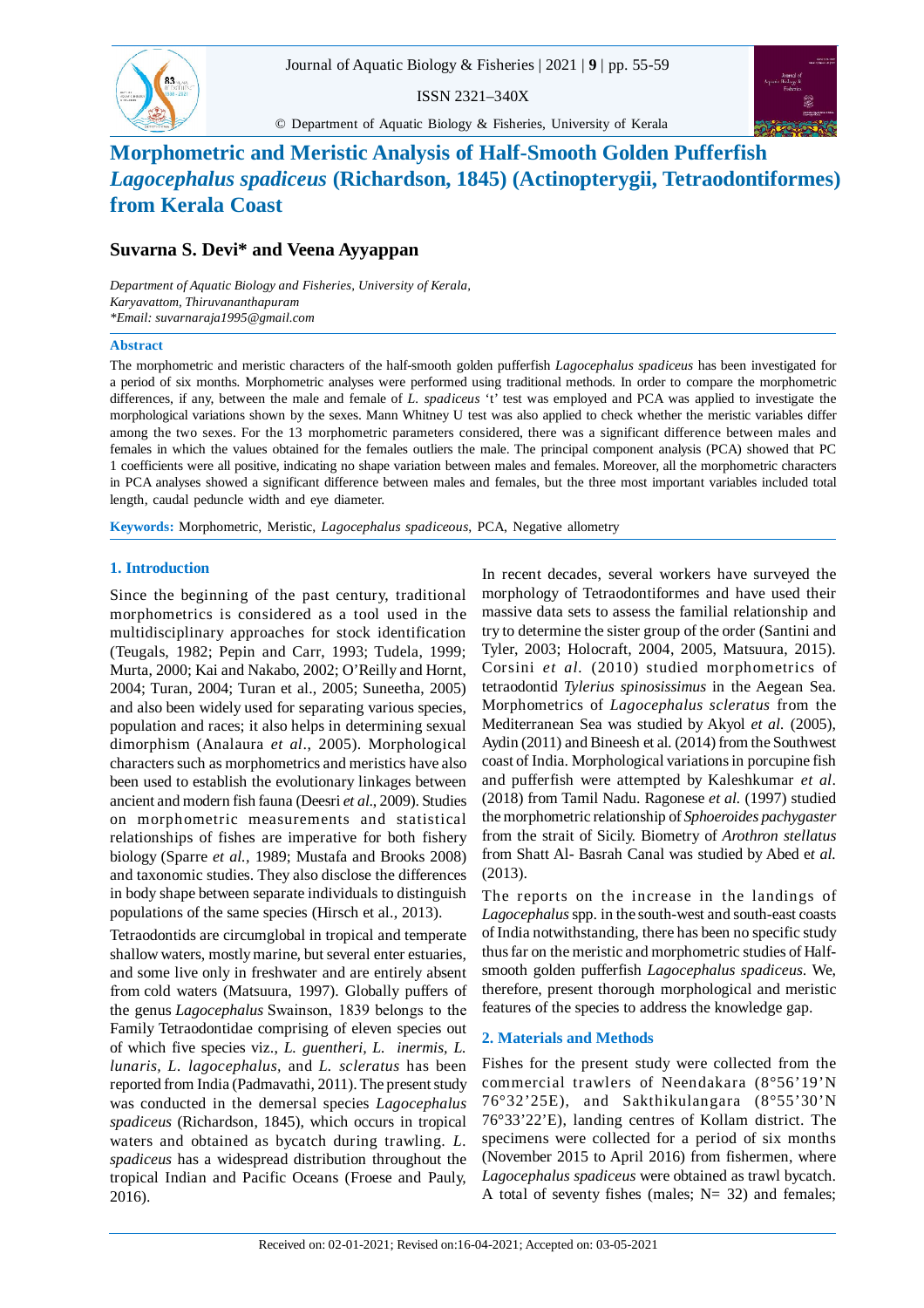

**Fig. 1.** Morphometric measurements of *Lagocephalus spadiecus*

N=38) were randomly, without any size bias, collected and analysed for the present study.

#### **2.1. Collection and Preservation**

Immediately after collection, samples were kept in an icebox and are taken to the laboratory for further studies. Soon after that, photo documentation of fish was done using a digital camera. The fish was then identified using FAO species identification sheets (Fischer and Bianchi, 1984) for fisheries purposes, and FishBase Worldwide Web Electronic Publication (www.fishbase.com, Froese and Pauly, 2016) as *Lagocephalus spadiceus* belonging to the family Tetraodontidae due to the characteristic four teeth, and lack of pelvic fin and a rhomboidal patch of spinules on the back. Weight of the fish is calculated using a Metler analytical balance up to the nearest gram and then preserved with 10% formalin for morphometric analysis.

#### **2.2. Morphometry**

The morphometric parameters taken up for the present investigation is provided in Fig. 1. Meristic analyses are done with characters such as dorsal fin rays, anal fin rays, pectoral fin rays, and caudal fin rays.

In the present study of morphometry, the method of "t" test proposed by Snedecor and Cochran (1975) was employed to check whether there is any difference in growth rate/pattern between males and females. A multivariate technique, principal component analysis (PCA), was used to determine which morphometric measurement most effectively differentiates between the sexes.

#### **3. Results**

A total of 13 morphometric characters (Fig. 1) were recorded for seventy fishes, including length and weight, sex was also determined. The morphometric characters were scrutinized for both males and females separately (Table 1), and the data were pooled to elucidate the total population dimorphism in the species (Tables 2&3).

Of the 32 males and 38 females considered for the study, the average total length of the species was recorded as  $16.59 + 7.4$  cm and a highly significant (P < 0.001) difference was observed (Table 1) between male (12.61cm) and female (18.54) which shows females are lengthier than males. Standard length also followed the same pattern with more length in females (15.6 cm) than the males  $(10.59 \text{ cm})$  with significant  $(P<0.001)$  difference between sexes. Weight showed considerable fluctuation from specimen to specimen as it was obtained during different seasons. Weight of female (124.98gm) registered significantly ( $P < 0.001$ ) high value, which is almost double or more the weight of males (46.59 gm) with a mean weight of 99.22 gm for the entire population.

The female values of pre-dorsal and pre-anal length outliers the male values with a significant difference (Table 1). Similar is the case for Pre-pectoral length, which was also registered significantly high value in the female population. The interorbital length and eye diameter were also found to be unique for the species with 2.41cm and 1.17 cm, respectively, for the total population, and the female population showed significantly high values for both, interorbital length and eye diameter. Caudal fin length and caudal peduncle width also followed the same pattern of difference with a mean value of 2.66 cm and 1.14 cm, respectively for the total population. Fork and head length and body depth showed a highly significant difference between sexes of *L. spadiceus.*

#### **3.1. Meristic Characters**

Dorsal, anal, pectoral and caudal fin rays were counted and recorded (Table 4), of which only pectoral and anal fin rays showed some degree of fluctuation among specimens and all other meristic characters remain constant for both the sexes as well as for the species. Hence statistical analysis resulted in a zero standard deviation and insignificant Mann Whitney U value.

#### **3.2. Principal Component Analysis (PCA)**

The results of the analyses highlight the incongruity between males and females. Factor analysis using principal components to delineate sexual difference resulted in significantly high loading values for all the 13 morphometric parameters under consideration (Table 5; Fig. 2). The analyses showed all morphometric characters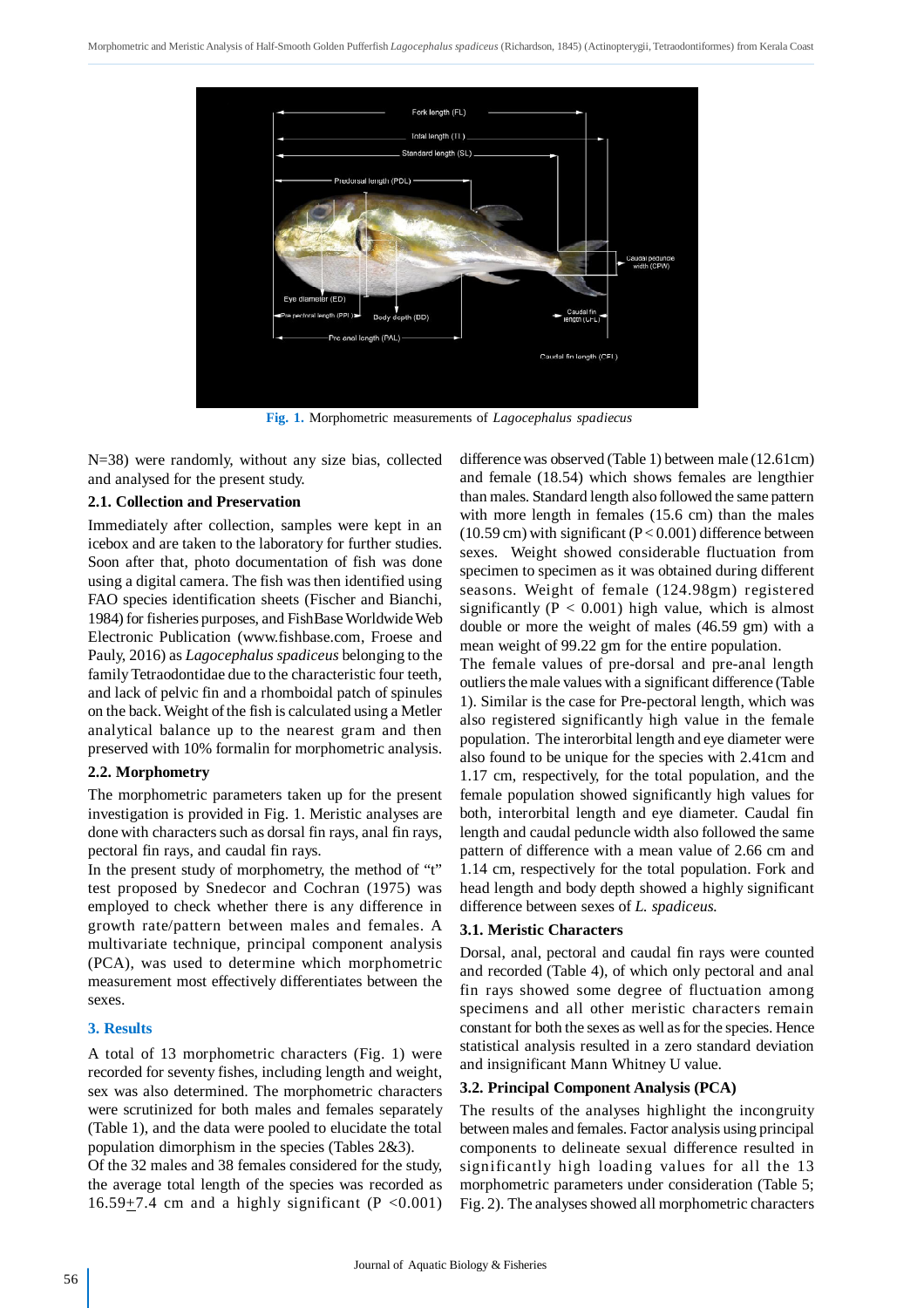| Gender                      |        | Female |        |       | Male   |        |           |
|-----------------------------|--------|--------|--------|-------|--------|--------|-----------|
| Morphometric                | Mean   | Median | $+ SD$ | Mean  | Median | $+$ SD | t-value   |
| Characters                  |        |        |        |       |        |        |           |
| Weight (gm)                 | 124.98 | 143    | 97.6   | 46.59 | 20.4   | 71.82  | $3.420**$ |
| Total Length (TL) (cm)      | 18.54  | 21.2   | 7.54   | 12.61 | 11     | 5.31   | $3.377**$ |
| Standard Length (SL)        | 15.6   | 17.3   | 6.3    | 10.59 | 9.2    | 4.43   | $3.418**$ |
| Pre-Dorsal Length (PDL)     | 10.5   | 11.9   | 4.07   | 7.17  | 6.1    | 2.78   | $3.535**$ |
| Pre-Anal Length (PAL)       | 10.72  | 12.5   | 3.93   | 7.39  | 6.5    | 2.83   | $3.617**$ |
| Pre-Pectoral Length (PPL)   | 5.01   | 5.5    | 1.88   | 3.6   | 3.1    | 1.41   | $3.193**$ |
| Interorbital Length (IOL)   | 2.66   | 2.8    | 1.15   | 1.92  | 1.8    | 0.73   | $2.796**$ |
| Eye Diameter (ED)           | 1.31   | 1.5    | 0.6    | 0.87  | 0.8    | 0.39   | $3.208**$ |
| Caudal Fin Length (CFL)     | 2.94   | 3.2    | 1.36   | 2.09  | 1.9    | 1.08   | $2.615**$ |
| Caudal Peduncle Width (CPW) | 1.3    | 1.4    | 0.55   | 0.83  | 0.8    | 0.34   | $3.720**$ |
| Fork Length (FL)            | 17.16  | 19.9   | 7.35   | 11.93 | 9.9    | 4.95   | $3.080**$ |
| Head Length (HL)            | 5.06   | 5.3    | 1.96   | 3.7   | 3.2    | 1.42   | $2.982**$ |
| Body Depth (BD)             | 4.4    | 5      | 1.71   | 3.11  | 2.8    | 1.12   | $3.275**$ |

**Table 1.** Mean, median and standard deviation of different body characters of females and males of *L. spadiceus* with t value

\*\*  $P < 0.001$ 

**Table 2.** Mean, median and Standard deviation of the total population of *L. spadiceus*

| Morphometric characters    | Mean  | Median         | $+$ SD |
|----------------------------|-------|----------------|--------|
| Weight (gm)                | 99.22 | 29.1           | 96.8   |
| Total Length (TL) (cm)     | 16.59 | 12.2           | 7.4    |
| Standard Length (SL)       | 13.96 | 10.65          | 6.19   |
| Pre-Dorsal Length (PDL)    | 9.4   | 7              | 4      |
| Pre-Anal Length(PAL)       | 9.62  | 7.45           | 3.92   |
| Pre-Pectoral Length (PPL)  | 4.55  | 3.8            | 1.85   |
| Interorbital Length (IOL)  | 2.41  | $\mathfrak{D}$ | 1.08   |
| Eye Diameter (ED)          | 1.17  | 1              | 0.58   |
| Caudal Fin Length (CFL)    | 2.66  | 2              | 1.33   |
| Caudal Peduncle Width(CPW) | 1.14  | 1              | 0.54   |
| Fork Length(FL)            | 15.44 | 11.75          | 7.07   |
| Head Length(HL)            | 4.61  | 3.75           | 1.9    |
| Body Depth(BD)             | 3.97  | 3.15           | 1.65   |

|  |  | Table 3. Mean, median and standard deviation of             |  |
|--|--|-------------------------------------------------------------|--|
|  |  | meristic characters of the total population of L. spadiceus |  |

| Meristic characters | Mean  | Median | $+$ SD |
|---------------------|-------|--------|--------|
| Dorsal fin rays     | 12    | 12     |        |
| Anal fin rays       | 11.99 | 12     | 0.12   |
| Pectoral fin rays   | 16.97 | 17     | 0.24   |
| Caudal fin rays     | 15    | 15     |        |

considered for the present study played an important role in differentiating the males and females of *L. spadiceus.* The first principal component explained that the character total length (TL), which had a high factor loading value (0.998). The total length of the species formed the main character in sexual dimorphism of the species. The mean value of TL of females (18.54) in the population was much

\*\*  $P < 0.001$ 



**Fig. 2.** Factor loading component plot on principal component analysis of meristic characters of male and female *L. spadiceus*

**Table 4.** Mean, median and standard deviation of meristic characters of the male and female population of *L. spadiceus* with Mann Whitney U-Value

| Gender              | Male  |                                       |          | Female |    |          |              |
|---------------------|-------|---------------------------------------|----------|--------|----|----------|--------------|
| Meristic Characters |       | Mean Median $+$ SD Mean Median $+$ SD |          |        |    |          | Mann Whitney |
|                     |       |                                       |          |        |    |          | U Value      |
| Dorsal Fin Rays     | 12    | 12                                    | $\theta$ | 12     |    |          | 540          |
| Anal Fin Rays       | 12    | 12                                    | $\theta$ | 11.98  | 12 | 0.15     | 529          |
| Pectoral Fin Rays   | 16.91 | 17                                    | 0.42     | 17     |    | $\theta$ | 517          |
| Caudal Fin Rays     | 15    | 15                                    | $\Omega$ | 15     |    | $\theta$ | 540          |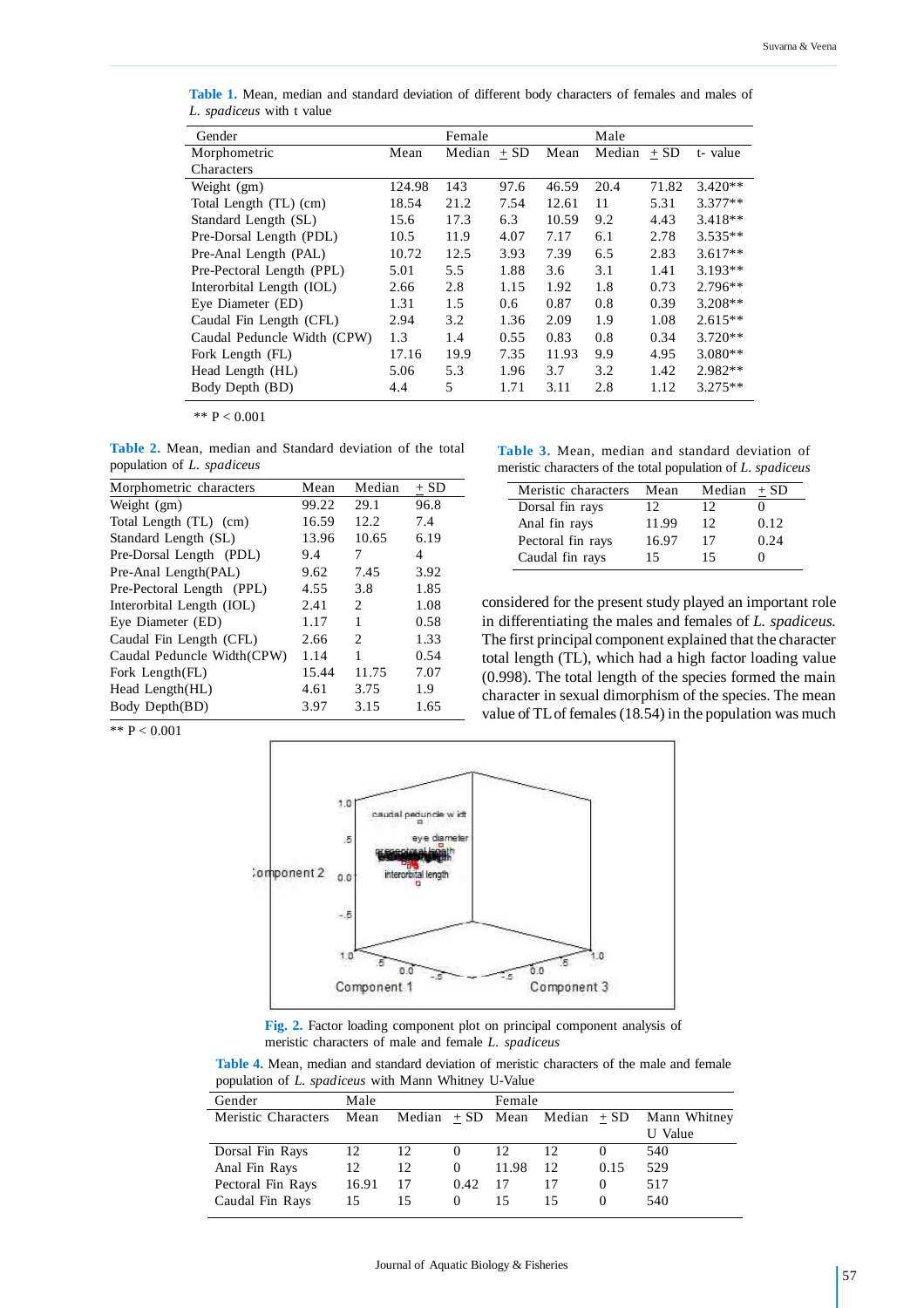**Table 5.** PCA of transformed morphometric variables for *L. spadiceus*

| Parameters            | Component |                |          |  |  |
|-----------------------|-----------|----------------|----------|--|--|
|                       | 1         | $\mathfrak{D}$ | 3        |  |  |
| Weight                | 0.960     | $-0.062$       | $-0.004$ |  |  |
| Total Length          | 0.998     | $-0.026$       | $-0.021$ |  |  |
| Standard Length       | 0.994     | $-0.010$       | $-0.002$ |  |  |
| Pre-dorsal Length     | 0.992     | $-0.062$       | 0.017    |  |  |
| Pre-anal Length       | 0.974     | $-0.041$       | $-0.107$ |  |  |
| Pre-pectoral Length   | 0.983     | 0.010          | 0.018    |  |  |
| Interorbital Length   | 0.926     | $-0.281$       | $-0.003$ |  |  |
| Eye Diameter          | 0.910     | 0.147          | 0.376    |  |  |
| Caudal Fin Length     | 0.983     | $-0.081$       | 0.024    |  |  |
| Caudal Peduncle Width | 0.808     | 0.576          | $-0.093$ |  |  |
| Fork Length           | 0.995     | $-0.039$       | 0.008    |  |  |
| Head Length           | 0.984     | $-0.053$       | 0.007    |  |  |
| <b>Body Depth</b>     | 0.962     | 0.021          | $-0.217$ |  |  |

higher when compared to the TL of males (12.61) (Table 1). The second factor loading was for caudal peduncle width (0.576), which again showed a significant difference between males and females of the total population. Here also the mean value of caudal peduncle width of females (1.30) was significantly greater than that of males (0.83) (Table 1). The third PCA value (0.376) was recorded for eye diameter, which again showed a considerable difference between males and females of the species. The mean value of the eye diameter of the male is 0.87, and that of the female was 1.31 (Table 1).

#### **4. Discussion**

Our meristic counts and morphometric measurements match with those of Matsuura *et al*. (2011) and also a more recent record of Kiparissis *et al*. (2018) of *L. spadiceus* from Eastern Mediterranean. However, the meristic counts are slightly different from the reports of Golani *et al*. (2002) and Han *et al*. (2017) from Tamil Nadu. PC 1 coefficients were all positive, indicating no shape variation between sexes, but the characters such as total length, caudal peduncle width and eye diameter were found to be higher for females indicating significant difference in size between the sexes. Overall, it can be concluded that the growth of both the sexes in *Lagocephalus spadiceus* is negatively allometric.

#### **5. References**

- Abed, J.M., Adel Jassim, K., Laith, F., Lazem, and Fawziah Sh. Habeeb. 2013. Biometry of Stellate Puffer *Arothron stellatus* (Bloch & Schneider, 1801) from Shatt Al-Basrah Canal. *JKAU: Mar. Sci*., Vol. 24, No. 1, pp: 17-26. DOI: 10.4197/Mar. 24- 1.2.
- Analaura, I.A., Esther, C.S., Manuel, G.C. and Elaine, E.B. 2005. Comparitive morphometrics of two populations of *Mugil curema* (Pisces: Mugilidae) on the Atlantic and Mexican Pacific coasts. *Sci. Mar*., 70(1): 139-145.
- Akyol, O., Nal, V.U, Ceyhan, T. and Bilecenoglu, M. 2005. First confirmed record of *Lagocephalus sceleratus* (Gmelin, 1789) in the Mediterranean Sea. *J. Fish. Biol.,* 66: 1183–1186.
- Aydin, M. 2011. Growth, Reproduction and Diet of Pufferfish (*Lagocephalus sceleratus* (Gmelin, 1789) from Turkey's Mediterranean Sea Coast. *Turk. J. Fish. Aquat. Sci.,* 11: 569-576.
- Bineesh, K.K., Joshi, K.K., Abdusamad, E.M., Prakashan, D. and Akhilesh, K.V. 2014. Report of silverstripe blassop, *Lagocephalus sceleratus* (Gmelin, 1789) (Tetraodontidae) from south-west coast of India. *Indian J. Fish.,* 61(2): 143-145.
- Corsini-Foka, M., Margies, P. Kondilatos, G. and Economidis, P.S. 2010. Tetraodontid colonizers in the Aegean Sea; second record of the spiny blaasop, *Tylerius spinosissimus* (Actinopterygii: Tetraodontiformes: Tetraodontidae). *Acta Ichthyol. et Piscat.,* 40 (1): 71-74.
- Deesri, U., Cavin L., Claude, J., Suteethorn, V. and Yuangdetkla, P. 2009. Morphometric and taxoonomic study of a ray-finned fish assemblage (*Lepidotes buddhabutrensis,* Semionotidae) from the Late Jurassic - earliest Cretaceous of NE Thailand. *Geol. Society , London, Spec. Publ*., 315: 115-124.
- Fischer, W. and Bianchi, G. 1984. FAO Species identification sheets for fishery purposes. Western Indian Ocean. Food and Agricultural Organisation, Rome.
- Froese, R. and D. Pauly 2016. FishBase. *www.fishbase.org*. World Wide Web electronic publication Accessed on August 2016
- Golani D., L. Orsi Relini., E. Massuti and J.P. Quignard 2002. CIESM Atlas of Exotic Species in the Mediterranean. Vol. 1. *Fishes (Briand F., ed.),* 256 p. Monaco: CIESM Publishers.
- Hirsch,P.E., Eckmann, R., Oppelt, C. and Behrmann-Godel, J., 2013. Phenotypic and genetic divergence within a single whitefish form – detecting the potential for future divergence. Evolutionary Applications. Pp.1752-4571. Published by John Wiley & Sons Ltd 6. 1119–1132 ISSN
- Holcroft, N.I. 2004. A molecular test of alternative hypotheses of Tetraodontiform (Acanthomorpha: Tetraodontiformes) sister group relationships using data from the RAG1 gene. *Mol. Phylogenet. Evol*. 32: 749–760.
- Holcroft, N.I. 2005. A molecular analysis of the interrelationships of tetraodontiform fishes (Acanthomorpha: Tetraodontiformes). *Mol. Phylogenet. Evol*., 34: 525–544.
- Kai, Y. and Nakabo, T. 2002. Morphological differences among three colour morphotypes of *Sebastes inermis* (Scorpaenidae). *Ichthyol. Res*., 49: 260-266.
- Kaleshkumar, K, Rajaram, R., Purushothaman, P and Arun. G. 2018. Morphological variations in marine pufferfish and porcupinefish (Teleostei: Tetraodontiformes) from Tamil Nadu, southeastern coast of India. *Journal of Threatened Taxa*, 10(13): 12726– 12737.
- Han, K.H., Baek, J.I., Shin,L.S., Kim, Byeong-Il, Y., Hwang, J.H. and Lee, S.H. 2017. Morphological Description of Three Species of Pufferfishes (Tetraodontidae) from India. *Korean J Fish Aquat Sci*., 50(1): 77-084.
- Kiparissis, S., Peristeraki, P., Tampakakis, K., Kosoglou, L., Doudoumis, V., and Batargias, C. 2018. Range expansion of a restricted lessepsian: westbound expansion breakthrough of *Lagocephalus spadiceus* (Richardson, 1844) (Actinopterygii: Tetraodontidae). *Bioinvasions Records,* 7: 197–203. DOI: https://doi.org/10.3391/bir.2018.7.2.13
- Matsuura, K. and Tyler, J.C. 1997. Tetraodontiform fishes, mostly from deep waters of New Caledonia Musorstom. *Cruises. Reports*, 174:173-208.